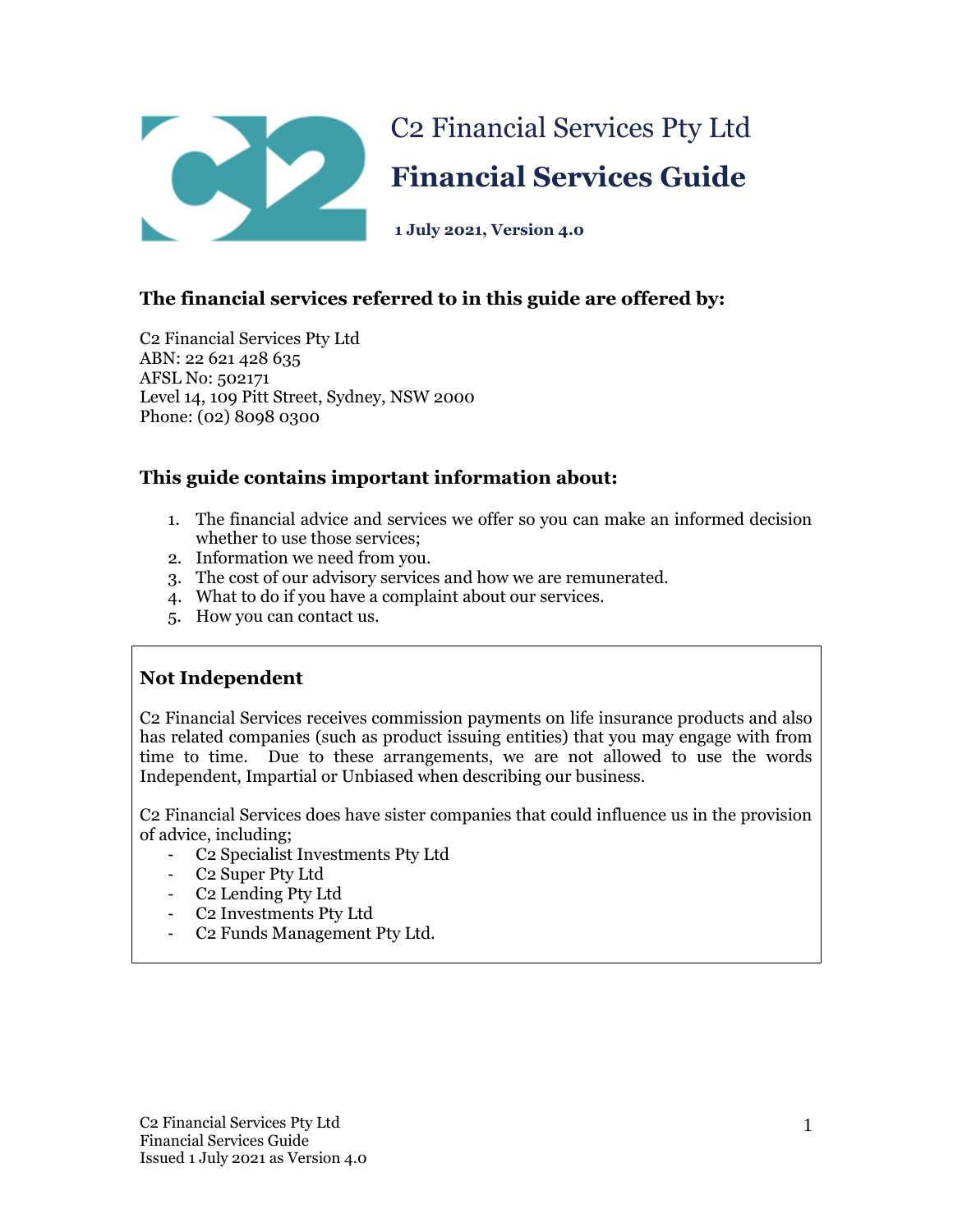# **Types of advice we offer**

As a client of C2 Financial Services you may receive the following types of advice as a Retail Client:

**No Advice:** These clients make their own investment decisions, including the choice of investment, the dollar amount etc. For example, you may instruct us to purchase a number of shares on your personal trading account. C2 Financial Services will process this transaction but will not provide any advice in relation to the shares or their suitability for you.

**General Advice**: These clients will receive "general advice" in relation to, for example, our view of the quality of the investment or financial product; however, the advice is not tailored to your particular financial circumstances, needs and objectives. You make the decision whether to invest or not, the choice and amount of investment, based upon your understanding of your financial circumstances, needs and objectives. We make no personal recommendations to you as to whether the service or product may be suitable for you. Any General Advice provided is not intended to be passed on or relied upon by any particular person. Any indicative information and assumptions used may change without notice to you, particularly if based on past performance. Further, you should read the Product Disclosure Statement (if available) relative to this advice before a decision is made.

**C2 Financial Services Pty Ltd is not authorised to provide "Personal Advice"; that is, they do not advise you as to whether a financial product, service or strategy is appropriate for you. Advice provided by C2 Financial Services Pty Ltd does not take into account your personal circumstances, needs and objectives in relation to whether you should invest or utilise particular financial products service or strategy. The decision as to whether you should invest or utilise a particular financial product, service or strategy is solely made by you.**

### **About your representative**

Your representative acts on behalf of C2 Financial Services who is the holder of Australian Financial Services licence no 502171. Under the Corporations Act, our primary responsibility is to you, our client.

Your representative can provide a wide range of services from investment advice superannuation, through to advicfe on a wide range of insurance products such as life, trauma and income protection.

### **Who is responsible for the financial services provided?**

C2 Financial Services is responsible for the financial services provided including the distribution of this FSG.

### **Financial Products that we are authorised to advise and deal in:**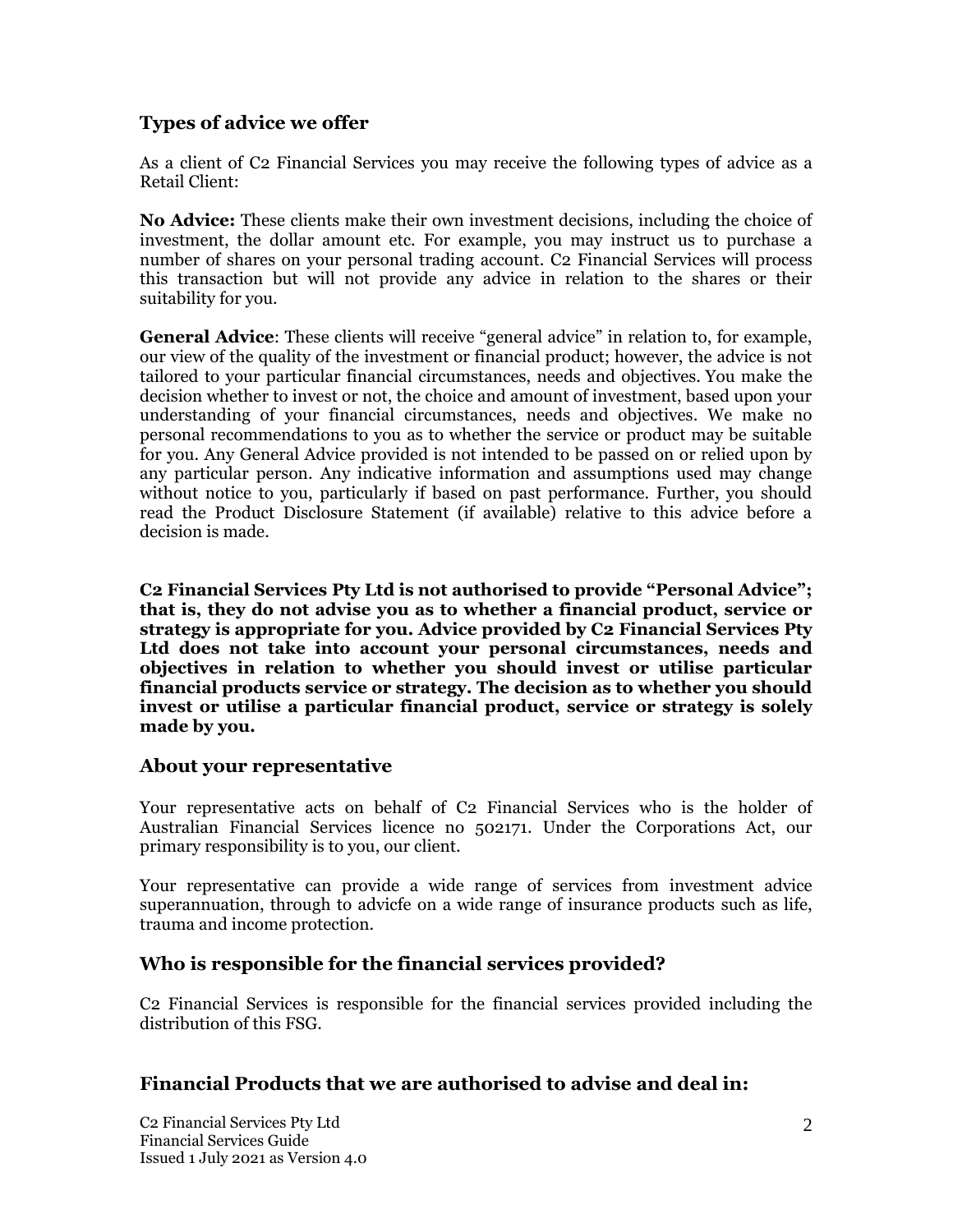- Deposit and payment products
- Debentures, stocks or bonds
- **Derivatives**
- Investment life insurance products
- Life risk insurance products
- Managed investments schemes
- **Securities**
- Standard margin lending facility
- **Superannuation**

### **Information we need from you**

We expect that you will provide us with accurate information that we request to be able to efficiently and accurately deliver our financial services to you.

As a financial service provider, we have an obligation under the Anti-Money Laundering and Counter Terrorism Finance Act to verify your identity and the source of any funds. This means that we will ask you to present identification documents such as passports and driver's license. We will also retain copies of this information. We assure you that this information will be held securely.

# **Possible consequences of not providing this information**

You are of course at liberty to decline to provide some or all of this information, but if you do not provide it, we may not be able to:

- Provide you with the product or service you want
- Manage or administer your product or service
- Verify your identity, which may not protect you against fraud

# **Giving instructions**

You can instruct us by telephone, fax, text, e-mail or by any other electronic means, or in person.

### **Remuneration, commission, fees or other benefits we receive in relation to providing financial services.**

C2 Financial Services advisers are remunerated through the fees and commissions that you are charged. To assist you in making an informed decision, your adviser will discuss with you and agree on any fees payable before providing a service. The Corporations Act requires us to fully disclose all fees and charges, so if you are in doubt please ask us to explain. You may be charged a fee for the services we provide or we may be paid a commission or brokerage or a combination of the two may apply.

# **Alternative remuneration (Non-monetary benefits)**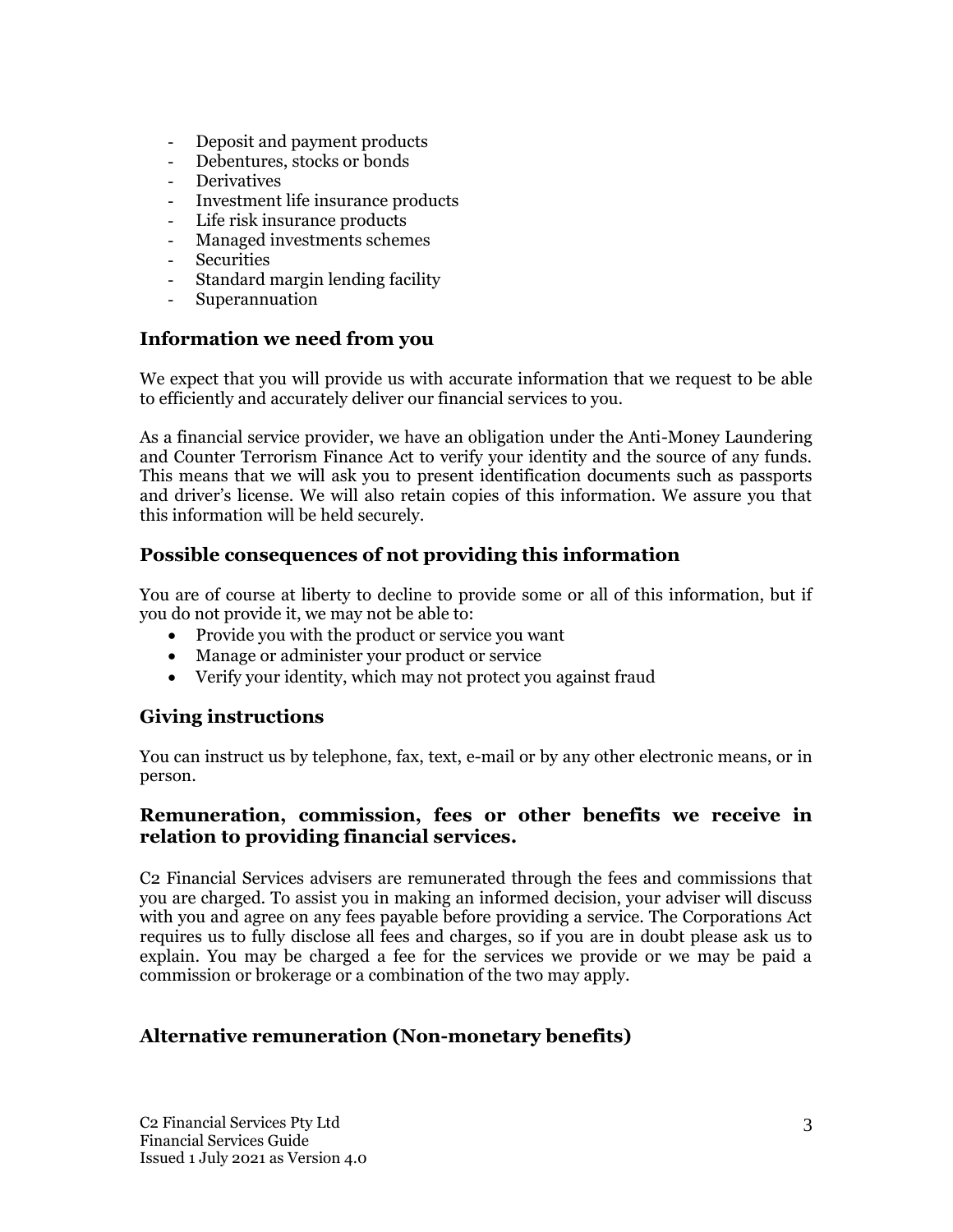From time to time advisers may receive non-monetary benefits from product providers. This can range from small benefits such as movie or sporting event tickets to more valuable benefits such as sponsorship to attended conferences.

If the value of any of these benefits exceeds \$300 it will be recorded in the Alternative Remuneration Register. A register will be maintained by C2 Financial Services for any benefits received by them that exceed \$300, and each individual adviser will maintain a register for any benefits that they receive directly and are valued at more than \$300. A copy of the register will be available for inspection on request.

## **Information we maintain on file and for how long**

We need to hold all information you give us for a period of 7 years. You can view information held by making a request.

## **Compensation arrangements in place and compliant**

It should be noted that C2 Financial Services has Professional Indemnity Insurance in place to cover us for the financial services that we provide. We understand that it is adequate to meet our requirements as a financial services licensee and meets the provisions of RG126. The policy includes coverage for claims made in relation to the conduct of representatives/employees who no longer work for us (but who did at the time of the relevant conduct).

## **We will provide you with the associated risks of certain financial products/strategies**

We will explain to you any significant risks of financial products and strategies, which we recommend to you. If we do not do so, you should ask us to explain the risks to you.

We are committed to implementing and promoting a privacy policy, which will ensure the privacy and security of your personal information. A copy of our privacy policy can be requested at any time.

# **What should you do if you have a complaint?**

We are committed to providing quality advice to our clients. This commitment extends to providing accessible complaint resolution mechanisms for our clients. If you have any complaint about the service provided to you, you should take the following steps:

- 1. Contact your adviser immediately.
- 2. If your complaint is not satisfactorily resolved within 7 days please contact C2 Financial Services within 7 days via phone no's 02 8098 0300 or put it in writing and send to PO Box R1373 Royal Exchange Sydney NSW 1225.

If we cannot reach a satisfactory resolution within a further 45 days you can send a complaint to AFCA (Australia Financial Complaints Authority) via their website at www.afca.org.au. Their free call number is 1800 931 678. The Australian Securities and